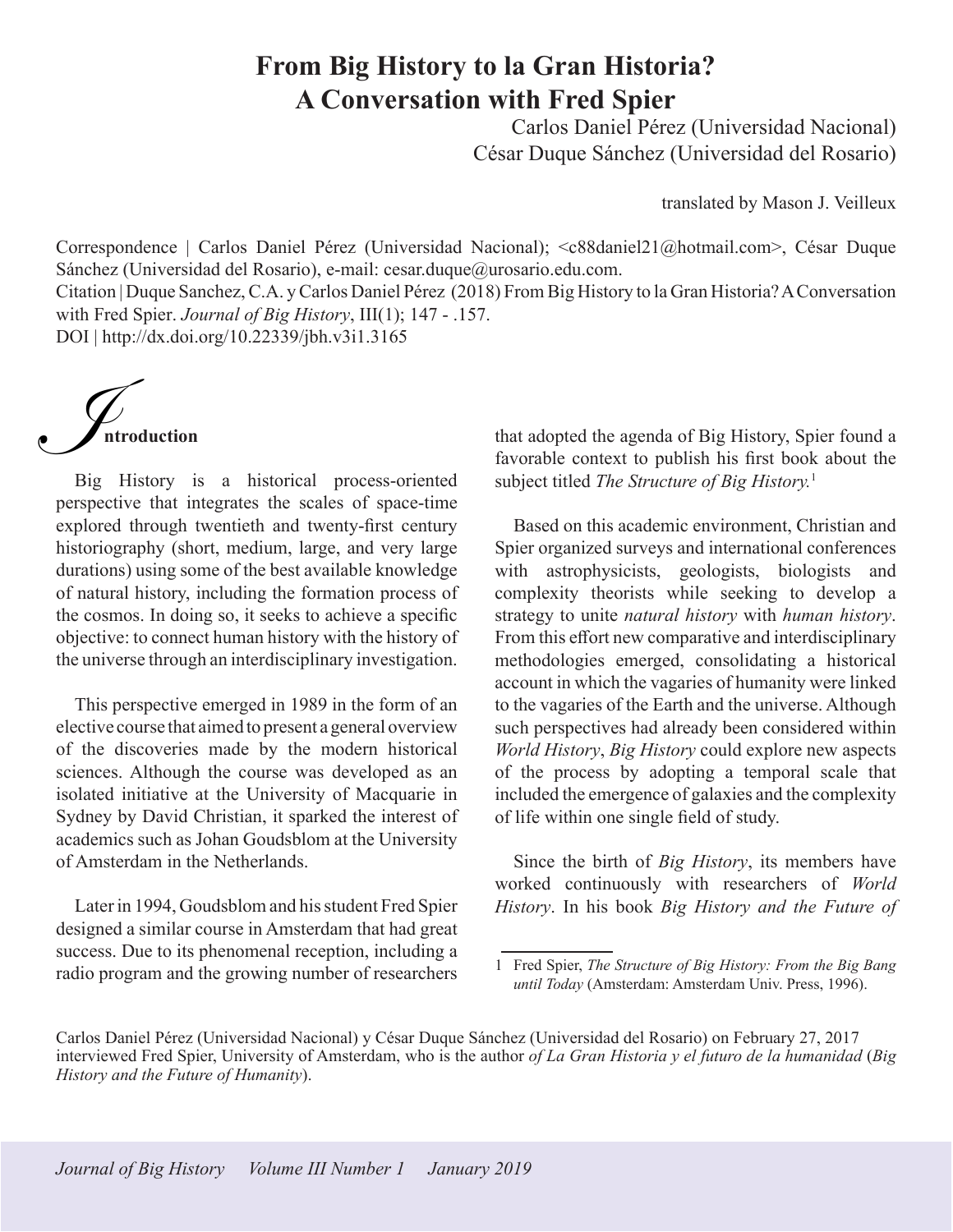*Humanity*<sup>2</sup> Fred Spier pays honor to the unparalleled support by William McNeill, one of the most prominent authors of *World History*. Additionally, since the 1980s David Christian has been an active member of the *World History Association* (WHA), of which he still forms part. However, the *WHA* and the proliferation of *World History* as an approach were not involved in the birth of the autonomous organization that brought researchers of *Big History* together.<sup>3</sup> In 2010, during a small conference convened by Walter Alvarez and Sandro Montanari, in Coldigioco, Italy, the participants decided to create the *International Big History Association* due to the success of this approach in the world.

Since that time, researchers from Russia, Europe, Australia, Asia, Latin America, and North America have started investigations, education, and the development of innovations in *Big History.* This is, for instance, the case with the contribution made by Walter Alvarez, a geologist from the University of California, Berkeley, who is well known for his hypothesis about the extinction of dinosaurs caused by the impact of a meteorite. Using his contacts at *Microsoft* he supported the project of his student, Roland Saekow, of designing a software tool that creates time lines according to the "Chronological Revolution" proposed by Big History, in other words: Chronozoom*.* 

 Although *Chronozoom* was initially used in various ways within education, its pedagogical potential was developed more fully by Moigan Behmand and her group at Dominican University of California in a curriculum based on the book by Cynthia Stokes Brown. Meanwhile, David Christian and Bill Gates had agreed to create the *Origins* project, or the *Big History Project*, to teach it in secondary schools in Australia, the United States, and South Korea. This project is supported by the *International Big History*  *Association.* However, it is an autonomous project aimed at countries such as Australia and the United States. Nonetheless, in the case of the Netherlands, for instance, more than thirty high schools have implemented the core of its curriculum.<sup>4</sup> Some of the theoretical advances and research results resulting from Big History investigations can be found in a fundamental book published in 2004, David Christian's *Maps of Time: An Introduction to Big History*. 5

After nearly thirty years of the project, it may be time to celebrate its achievements, while one more milestone may be added: the 2010 publication of Fred Spier's *Big History and the Future of Humanity*.

This book includes various innovations that have come as a result of the courses and lectures hosted by the University of Amsterdam. In this book, the important connection between human history and natural history is emphasized that was already part of the inquiries of his mentor, Goudsblom,<sup>6</sup> and his colleague Norbert Elias.<sup>7</sup> It is also worthy to note that the text is a result of the intellectual cooperation between a number of specialists among various fields of study rather than of the speculations of scholars interested in writing about the historiographical spectrum of everything – like it was attempted with *Universal History* in the 18<sup>th</sup>,  $19<sup>th</sup>$ , and  $20<sup>th</sup>$  centuries. Nevertheless, although the project may appear to create a "total history", Spier acknowledges that in *Big History* the researchers cannot claim to be conclusive and, therefore, that the approach is and will be open to dialogue and to the findings of new research.

- 4 Interviewers' note: We are grateful for this information from comments by Dr. Spier.
- 5 David Christian, William H McNeill, y Antonio-Prometeo Moya, *Mapas del tiempo: Introducción a la Gran Historia*  (Barcelona: Crítica, 2010). The English version was published in 2004.
- 6 Johan Goudsblom, *Fuego y civilización* (Buenos Aires: Andres Bello, 1995).
- 7 Norbert Elias, *El proceso de la civilización: investigaciones sociogenéticas y psicogenéticas (Sociología / Sociology)*, First (Fondo de Cultura Económica, 2010).

<sup>2</sup> Fred Spier, *El lugar del hombre en el cosmos: la gran historia y el futuro de la humanidad* (Barcelona: Crítica, 2011).

<sup>3</sup> Interviewers' note: We owe this important information to comments by Dr. Spier.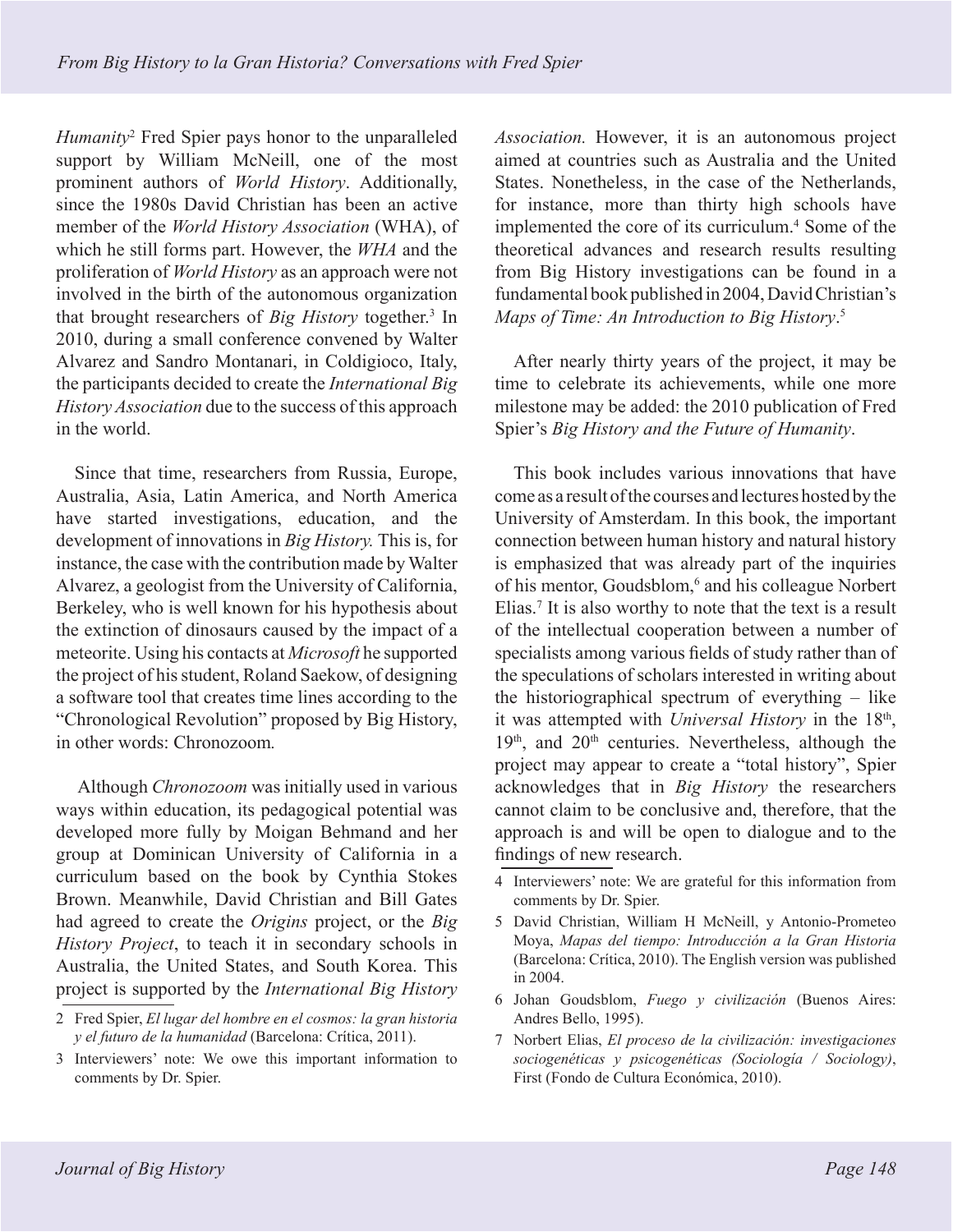In *Big History and the Future of Humanity* readers will encounter some novelties and new insights compared to other books of this genre. Following astrophysicist Eric Chaisson's<sup>8</sup> theoretical approach, Spier constructs an overview of the universe, and of biological and human history, that tracks the changing energy flows within the formation of separate complex systems: due to the Goldilocks conditions, throughout the history of the universe transitions appear that are characterized by substantial changes in the environment that determine the emergence of truly new aspects in the universe.<sup>9</sup> The appearance of the first stars from atoms, and of heavy elements from dying stars, are such transition events. While the approach by David Christian and the *Big History Project* has outlined at least eight thresholds for understanding energy flows, Spier's position does not align with this scheme for describing Goldilocks conditions in complex systems, in which during a brief period of time, the organization of energy flows has overcome the entropic tendency of disorder to produce highly complex systems such as the human brain.

Another central aspect in Spier's book is, as the title of the book indicates, the future of humanity. Especially interested in the mechanisms of harnessing energy, Spier examines possible transitions toward energy systems that are aligned to the Goldilocks conditions of our species, that avoid its destruction by either the depletion of resources or by an excessive production of entropy.

In this respect, there seems to be a notable disagreement between the works of Christian<sup>10</sup> and of Spier. While Christian suggests that a transition towards a mode of sustainable life is possible without abandoning the existing technologies, Spier is skeptical that such a transition can happen without doing so. These two perspectives are significant as they are derived from the logic that is articulated in these books. Christian's book is concerned about presenting to the reader a "modern creation myth", while Spier is interested in finding patterns and variations of energy density within complex systems.

It is possible that these two visions are related to certain academic fields which predate the intellectual careers of the two authors: Christian starts with the premise in which alternative systems to capitalism are not explored, possibly due to his comprehensive knowledge of Russian history and of socialism in reality.11 While for Spier, the search for alternative systems compared to the current one is part of his agenda due to his first-hand knowledge of the reality of underdevelopment in Latin America (where he researched his doctoral thesis), in addition to his interest in sustainable relations between our species and its environment.

Finally, Christian's book as well as Spier's have made a series of arguments about what makes so unique the complex systems of human beings in comparison with other systems that form part of the universe. In doing so, *Big History* has focused its attention on a theory of learning. In human beings, the development of the brain functions through a complex program which forms part of the cultural development of each society, in which people learn what others have bequeathed them. It is exactly the complexity of the systems that human beings form with each other that is mediated by this capacity to turn them into a cultural-historical

<sup>8</sup> Eric Chaisson, *El amanecer cósmico: orígenes de la materia y la vida* (Barcelona: Salvat, 1994).

<sup>9</sup> Interviewers' note: The term "thresholds" first appeared in 2011 in David Christian's TED talk, and was later adapted into the BHP and his book *Big History: Between Nothing and Everything*. However, Professor Spier prefers to use the term "transition."

<sup>10</sup> Christian, McNeill, y Moya, *Íbid*.

<sup>11</sup> Note by the interviewers: In correspondence exchanged after the interview, Professor Spier has suggested that their differences in undergraduate and graduate educational levels may have influenced the differences between these two points of view. Within this context it is important to note that professor Spier first made a career in biochemistry, and later in cultural anthropology and social history.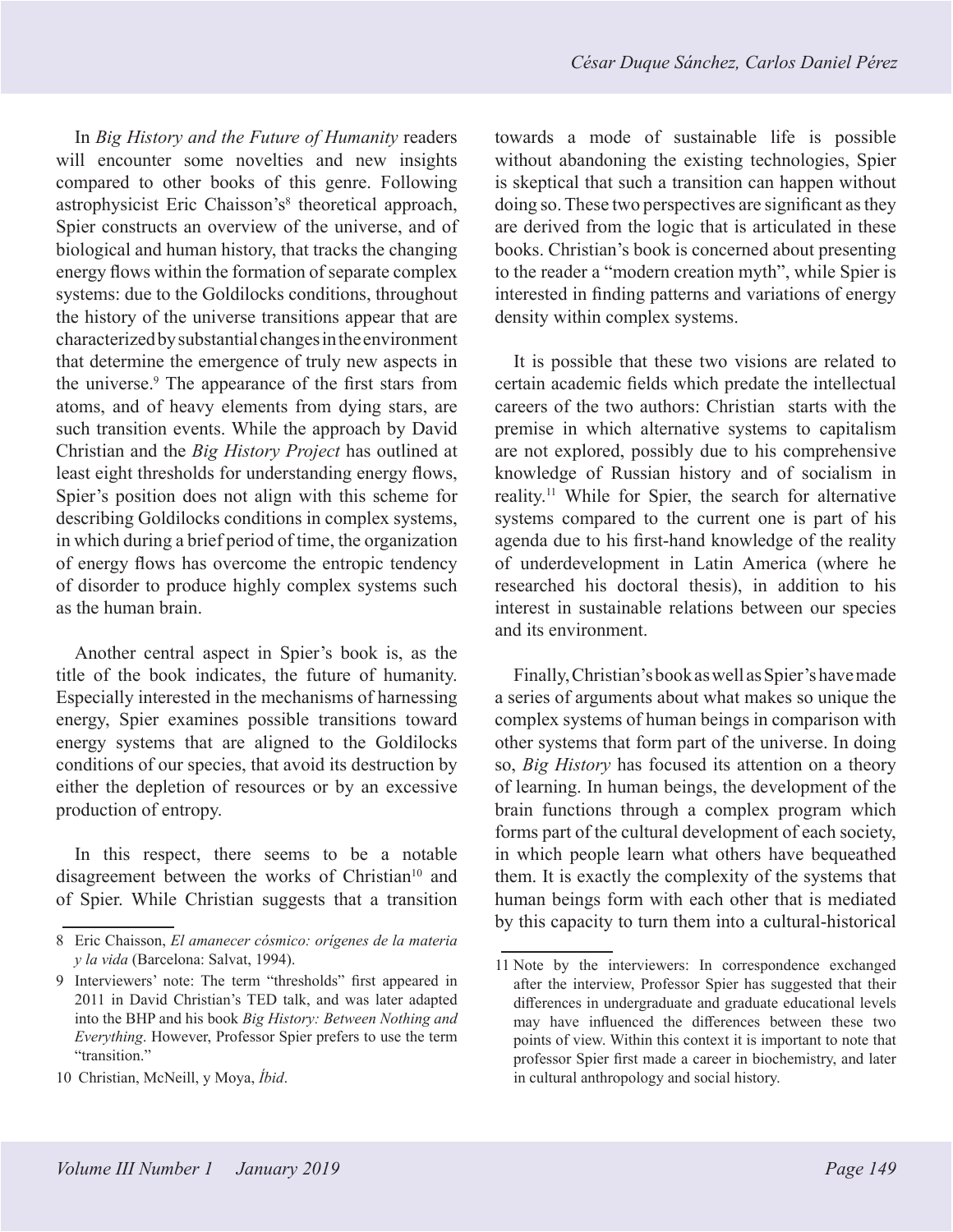process, from being part of a process to being part of a socio-genetic process.

As will be seen below, a number of those aspects receives attention in the following interview.12

## **Interview**

**Interview Group (I.G.)** The first question is a bit biographical more than anything else -- how did you come to this idea of Big History and how did you initially approach the problems of Big History?

**Fred Spier (F.S.)** Well, I discovered *Big History* through my supervisor Johan Goudsblom. He had read an article in *The Journal of World History* that David Christian wrote about his course in Macquarie University, this was back in 1991. I was very busy preparing my doctoral thesis on the research I had conducted in Peru, which is why I didn't give the topic much thought, but it did spark my interest, probably because my work in Peru was linked with this most basic and large question:

"How did we arrive here on this planet in this ecological situation in which we now find ourselves?" This nagging question came to me when I was young, when I first saw the famous photo of Apollo 8, that you all surely know, where you can see the Earth rising over the moon's surface, taken by the astronauts. I saw this in 1969 and it completely changed my perspective: I realized that the world and the present situation were substantially different from what I had learned in primary and secondary schools. I realized, like many people in that era, that we should question what we are doing on this planet, where are we going, and what are the problems we are facing? I wanted to know, then: how did we arrive here, in such an obviously precarious situation.

Earlier I had been studying chemistry and finished with a degree in biochemistry. I found it interesting to do all of that, but I did not want to pursue a further career in it because it did not make me feel good. I wanted to face that question, but I didn't know how to do it because I did not know world history, I had no idea. So, I decided to study a society that lived more closely connected to the land, where basically they eat their own products: I wanted to know if they – possibly – treated the Earth in a different way, with more care. For that reason, I went to Peru. I lived in an Andean village called Zurite, close to Cusco (Qosqo), the Incan capital. That became my second home, I did not know it then, but that is how it turned out to be: every day I am still watching the news, which can now be seen live here, the *Matutino* of Cusco, I have friends there, all of that has left a profound impression on me. In that village I also learned to speak their language, in my gringo way, of course, but also a little in a Peruvian, *cusqueño*, way*.* I can hear, for example, that you are not Peruvians, you are Colombians. I truly learned a lot, much more than I thought, their reality was a bit different than I previously thought, but it was all very interesting.

At the end of my research project I was writing an article about world history in terms of ecological history. At that very moment *Big History* arrived. It was then that my supervisor Johan Goudsblom and I decided to begin creating a course that follows the model of the *Big History* initiative in Australia. We organized the course in the Netherlands, in Amsterdam, in 1994, now already more than twenty years ago. The course provided a tremendous education, because it was necessary to look for specialists in different fields like astronomers and geologists. They not only gave lectures in the classroom, but they also shared their knowledge with us drinking a glass of wine, or beer, while having conversations about all these things. It

<sup>12</sup> Interviewers' Note: The question that provides the title of the interview derives from the reception *Big History* has had among Colombian students that currently make up a hot bed of historical genetic studies in the National University of Colombia. In short, the central point of the discussion is whether what has been called *Big History* is a culminating point of intellectual history, in which it reconstructs all knowledge accumulated by the species to narrate a modern myth or if, alternatively, the point of departure is to think of a general theory surrounding the underpinnings of the diverse complex systems which construct the universe.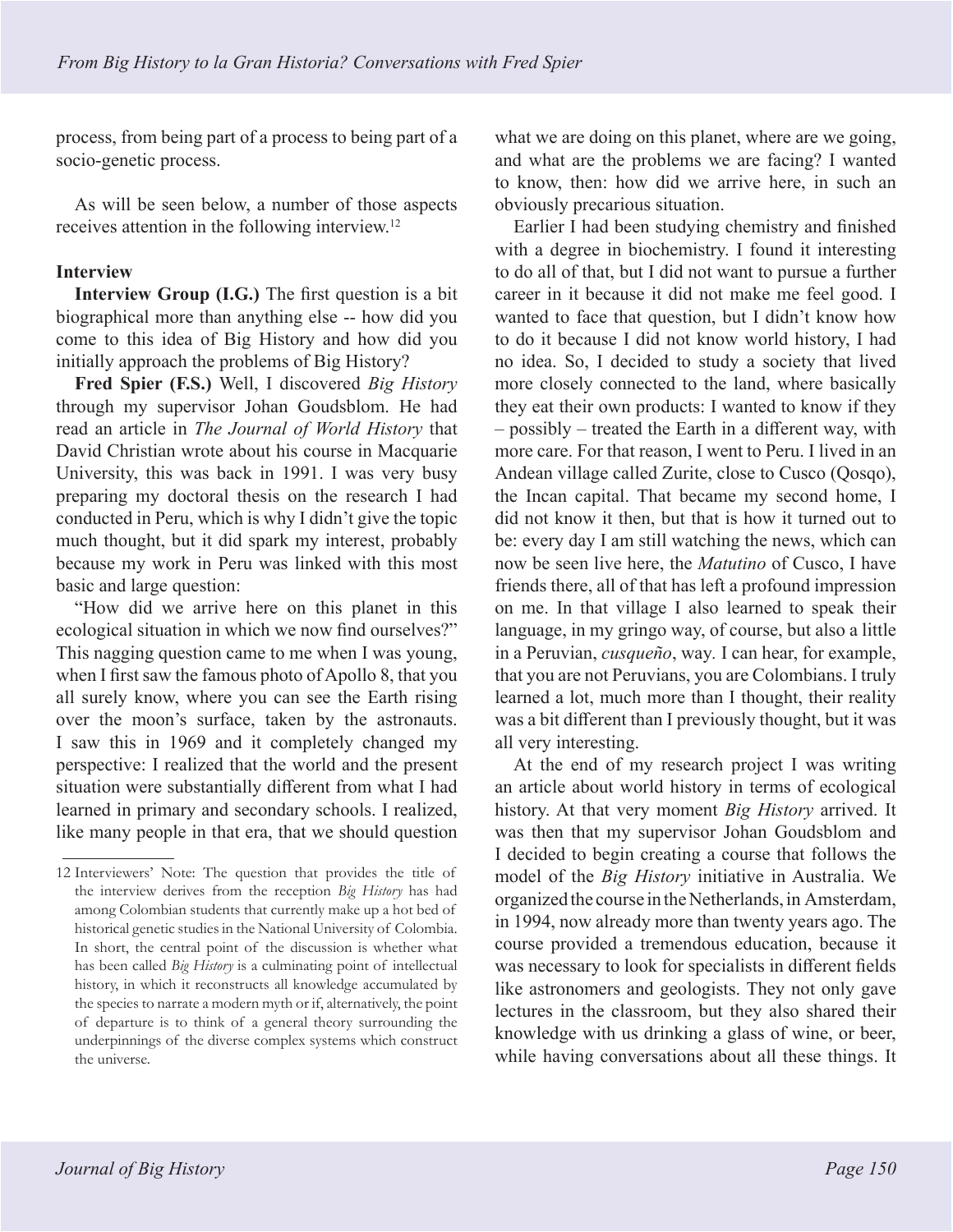was a great learning experience and it served us well in organizing the courses. I had to read lots of books to improve my knowledge. It was an effort of nearly ten years, but I also came to realize that there are certain, I am trying to find the correct word in Spanish, "patterns" they say in English.

**I.G.** Patterns (patrones)?

**F.S.** Yes, that is the correct word: patterns that one can only see while looking at the whole. As a result, I began to write my first book about the structure of Big History, and after that I asked myself if perhaps there were ways of explaining it. Already the first book seemed rather daring and risky to me, because I didn't know anyone who had tried to do so. After I had written the book, I learned that a number of historians had tried to do that, but earlier I didn't know where to find them. This happened before the internet, but after it emerged, it became possible to look for people, books, and information. From that moment I began to search for and contact people, asking them if they perhaps would be able to come to Amsterdam and give a lecture. Thankfully, we had the money to do so. That is how I developed our network of connections and knowledge, how it all started to grow. Then, the moment came in which I thought "ah, yes, it is possible to explain Big History to a certain extent", this is my second book, which you know as well, because it has been translated into Spanish.

**I.G.** Relating to that and having in mind that other researchers of Big History had studied Russian history, world history from a North American perspective, geology, or the history of the dinosaurs, how did the experience of having lived in, and having conducted research in, Latin America relate to your approach to Big History? Did it have any influence?

**F.S.** It's difficult to judge for me, but what I can say is that it has very profoundly influenced me. I don't think I will ever be the same person again that I was before having lived on your continent. Not only in terms of knowledge, but also in terms of my emotions it has had an overwhelming influence, because this is truly a very special continent that has stolen my heart.

Also, I have learned, to a certain extent, to look at world history, the world, and history, from the perspective of your continent. For example, I realized that the colonization of Peru and Colombia was intimately linked with the independence of Holland from Spain, because Spain's main interest was in Latin America, in the extraction of silver, and it was therefore much more important to invest money and efforts in Latin America than in Holland. But I cannot really judge it, because it has been such a profound experience for me.

**I.G.** So, we now move on to the next question which deals with something that was to some extent already mentioned, which is the nature of the interdisciplinary collaboration. Big History has presented a new form of collaboration between the natural sciences and the social sciences, a new form of interaction between the two. What do you think should be, as part of new collaboration, the role of history? How does this new idea of a universal history affect the historical discipline or historians in general?

**F.S.** Well, I cannot judge how all historians think, but I think that human history has a very high level of complexity, and because of that it needs its own approach, its own theory. I think that it is absolutely possible to understand human history as a part of everything, and a large part of that entire history is studied through the natural sciences. For example, our bodies are organisms that function in biological ways, all of us need to eat, drink, and have protection. Many people go about their days looking to satisfy those needs and have hardly any time to do anything else, much like how life is in Zurite. It is a luxury that exists for people like me to dedicate their lives to study, take distance, lecture, and write. The vast majority of people throughout the history of our species have not had this luxury, they have continually been struggling to address their primary, rather basic, needs. Today, many people still live in these circumstances, who struggle for natural resources, land, or other people. This is one of the ways in which human history relates to natural resources and needs to be understood as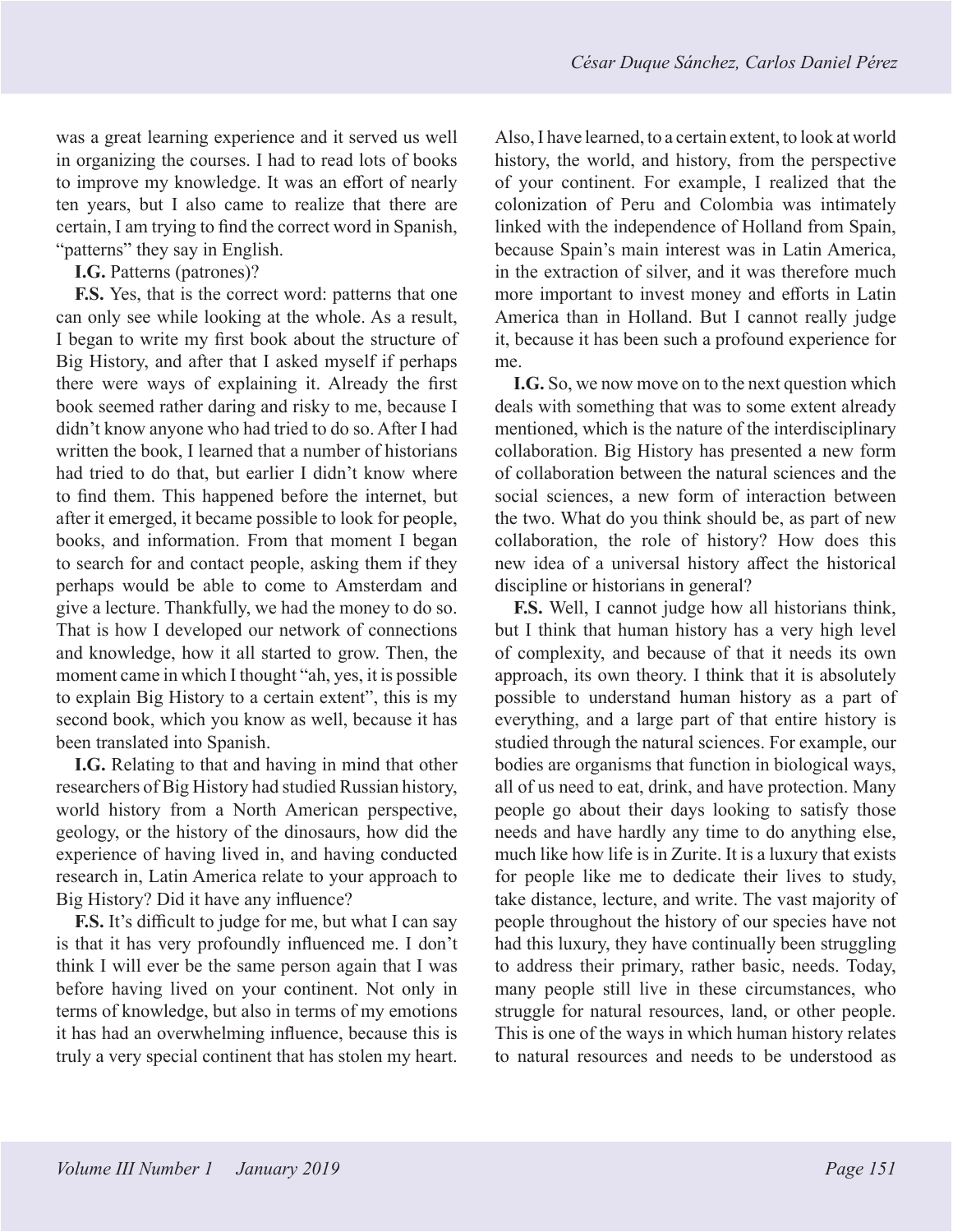such, perhaps a little more than many historians may be thinking.

**I.G..** Agreed, and related to the perspective that appeared with Big History: is there an advantage for human beings, for our species, if they understand history in terms of the largest possible time-span? What does the integration into one single whole of human history and the history of the universe represent?

**F.S.** Well, to determine the general characteristics yes, but in detail obviously not. Like, when we want to write a personal history, how many details could we mention? Very few – because you can fill a great many books with those little details. While describing the broad outlines it is possible to mention some details, however the great majority of details are not really used. In doing so one is looking for the broad outlines as well as illustrations. This is what Ptolemy said when writing his cosmology, his geography, and what he called chorography. He made a distinction between geography and chorography. Geography was geography of the world, it described the globe in general terms, while chorography described a region, or a city, more in detail. He said: "while studying geography one looks for the general outlines, but while studying chorography one looks for more local details". It's always the same, we haven't changed, and this discussion has been going on for almost the past two thousand years or so.

**I.G.** Regarding the great transformations of the human species, the level of complexity of human society is possibly the highest that we know of in the universe. This has led to a revolutionary transformation on the Earth: leaving aside what happened with bacteria, humans have caused the largest impact on the biosphere in very little time.

**F.S..:** Yes, that is correct.

**I.G.** In that sense, there is also a reflection, in that there is a certain awareness that seeks to explain the transformation of the biosphere and how it must relate to the conditions within which our species knows and learns.

**F.S.** Yes, to a certain extent.

**I.G.** Is it possible to consider what is authentically human in relation to learning and knowledge, what is authentically new when compared with other species? And above all, relating to this autonomy that has been emphasized from biology to understand the growing difference between the environment and the organisms that form part of it, is it possible to say that human have reached a new level of autonomy in relation to the environment, the biosphere, as a result of its learning process?

**F.S.** For the moment, yes, but we don't know how long it will last, because we are destroying what we have achieved, and, if this is the case, what are we going to do? I was very fearful for the coming generations and for what we are doing in relation to them, that is why I began studying all of this. Right now, I feel the same fear: I think that I understand our situation a little better, but I also know that what we need to do is act. In the 1970s, maybe even the 1980s, of the last century among people and large enterprises there was much more awareness and more efforts than there are today. Some of these efforts remain, like the electrification using renewable resources, but there is a fierce struggle around the world over natural resources between the United States, China, Europe, and Russia. This also occurs in Latin America, including the exploitation of minerals by the Chinese in Peru, for instance. I don't know what is happening in Colombia concerning this matter.

What I would want to happen most at this moment is that people be aware of where we are and act. This is my personal opinion: inasmuch as we are citizens of this planet, we should take action by organizing a world in which we can live in peace and in sustainable ways in terms of in energy use, this is my hope and for that reason I am doing this. I do not know if many people think as I do or want to do so, but what can I do? It is my hope.

**I.G.** In achieving a cultural change and a degree of reflexivity related to these problems at a global level, in your view, do you consider a historical theory is necessary that connects not only the environment but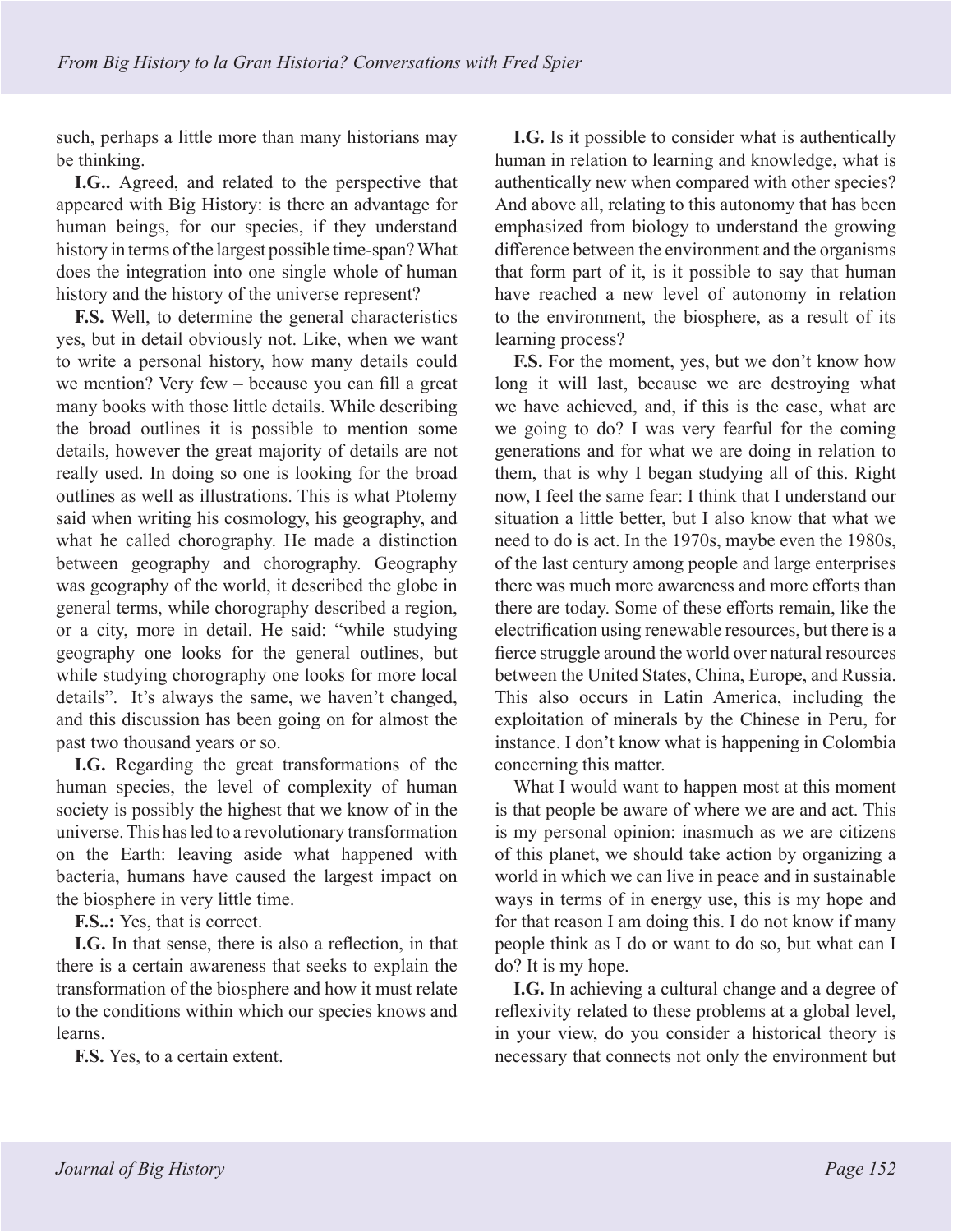also the problem of cultural change and learning as part of the transformation process of human societies?

**F.S.** Yes, everything is important, and it all depends on the society in which one finds oneself. For example, I can easily understand that in countries with fewer economic resources Big History will not be that interesting, it is perhaps a bit strange for many people, because it doesn't provide answers to their most direct needs. But I am not going to say that Big History is the only way to realize this dream: I think that maybe religions can be more effective in such situations, but I cannot really judge that. Maybe there are endless ways of doing this. Big History is one of those ways, and is my way of doing so.

**I.G.** The perspective of Big History opens possibilities that cannot necessarily be understood by all of humanity at this moment. However, starting from your position, the possibility exists of connecting our history with the history of the universe, something that was previously not possible, there was no way of doing so.

**F.S.** Yes, I think that Big History is the first form of history that offers the possibility to create a universal history that can be generally accepted by many people in many different countries, but it requires having deep discussions with those peoples and cultures. That's why I am very interested in what you think, with your perspective from Colombia, which surely is not uniform, given that without any doubt there are various perspectives within your country. I think we are at the beginning of a discussion in those terms, which is why we are at the beginning of the project of Big History rather than at the end. Personally, I would very much like to see an open discussion with people of different cultures: what they think, what their opinions are, what is missing, what can we improve, this would be truly interesting.

**I.G.** We have a question regarding the two points which you mentioned, the first is the worrying panorama of the exploitation of energy resources around the world and the production of contaminating agents that cause a high level of entropy within the system. The second, the alternatives that have

emerged to counteract the effects of entropy as, for example, the development of new technologies or the emergence of organizations of citizens and social groups that have begun to intervene and fight for those natural resources in certain areas around the world. These are the two faces of the panorama, one part is the growing production of entropy, the other is the responses that start to emerge to try to equilibrate the system. We were wondering if the growing process of neoliberalization in a free market economy -that came from the dissolution of the bipolar system of the Cold War and that coincides with the change of the consciousness towards the environment previously mentioned- would be creating a transformation on the planet that can attain a point of extreme hysteresis with environmental consequences that would be impossible to reverse. Which possibilities do you think exist related to the hegemony of neoliberalism and the high levels of entropy generated by the freemarket economy?

**F.S.** Well, I am totally in agreement, this is another concern of mine. I would like to see the United States behave less arrogantly and be more collaborative. I think that is the intention of President Trump who at least wants to collaborate with Russia. It also has to do with the lack of really correct information in the public sphere: it is difficult to say, there is a lot of propaganda, as you surely know. Sometimes I think that the press is more open, more critical, in Latin America than in the United States and in Europe. For example, when I watch *El Matutino* from Cusco I hear very critical questions directed at the authorities, to all people, they don't want to create propaganda. There is a more open, more critical attitude in Latin America than in many other places, and that is something that you can teach to the world.

I don't know how to escape neo-liberalism. There needs to be a fight to overcome its deleterious consequences by bringing awareness to the people in ways that happened in the 1960s and 1970s, even now. It's possible that the situation is now worse than before, and the deceptions of the press don't contribute to improve our information in relation to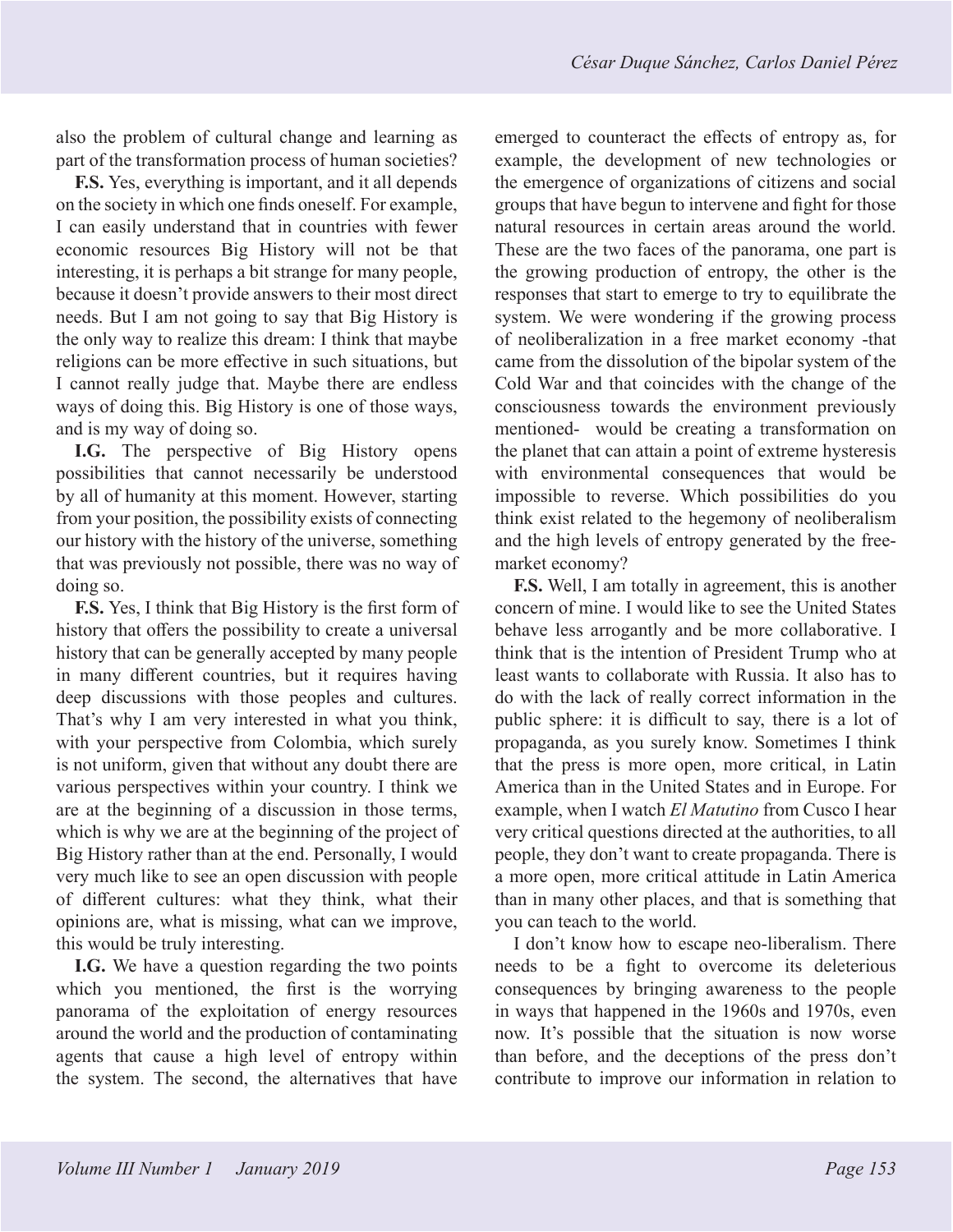this situation. For this reason, I always emphasize the two pillars of the scientific method: observation and interpretation. You must always ask what something is, what are the observations, that always contain certain interpretations, and what are the interpretations, instead of responding with rhetoric when faced with observable evidence. For my students, this is very difficult at the start of each course, because they have learned in primary school, high school, to discuss opinions using rhetoric, but only occasionally with arguments based on observations. This is extremely important because it allows analyzing a situation, recording observations, and checking interpretations. The strength of science is based on those pillars and they must be applied well. Teaching the importance of these pillars is one of the objectives of my classes, showing observations and engaging in experiments.

**I.G.** Perfect, now we would like to note that from the approach of Big History it can be argued that current societies have achieved very high levels of complexity. However, most of the data have been obtained by measurements of the levels of energy consumption in countries with higher standards of living, with large gross domestic products and with high levels of technological development. What would happen if we observed the energy consumption of countries with scarce resources, with high levels of poverty, in with people who have little access to cutting-edge technology? Could we talk about a uniform trend in the increase of the planet's complexity? Under what conditions has Big History observed such systemic variations in the degrees of complexity in which today there are various degrees of complexity in different areas of the planet?

**F.S.** I could not agree more, and I realized that while living in an Andean village: I knew that they were not causing the problem, but rather we were in the Netherlands. If there were a sudden disastrous event that changes the conditions in which humanity lives, the inhabitants of this village will survive more easily than us: they will always have their land, their animals, their corn, and their potatoes. However, also

they seek to advance, to change, they want this luxury of rich countries, and I understand very well that they want this.

What can we do so that everyone on Earth has the living conditions enjoyed by the inhabitants of rich countries? I don't know the answer, but we can look for ways in an on-going discussion, it's the only way to do that. Being willing to enter into a dialogue with people from different countries, with their own culture, in their own world, is something we can do to achieve this objective. But I also understand that the economic situations are very unequal, knowledge is unequal, opportunities are unequal, I realize this and I don't know how to solve this. I think that mutual respect is part of the change, that we respect others and then see what happens. This is extremely difficult, as you know in Colombia.

**I.G.** In your book *Big History and the Future of Humanity* you emphasize that many of the changes of the human species are predicated on their interaction with the environment, a very interesting point that could have been taken from environmental history. However, in the human species there appears to be a singular characteristic, the constructed autonomy: thanks to this, our species could produce changes in the environment that affect the biosphere, changes that are relatively independent from the limits that are posed by the environment. Our question is: how are the transformations of human history explained from Big History, taking into account the forms of social organizations that provided the conditions of those changes? Norbert Elias - for example - proposes a relation between sociogenesis and psychogenesis.<sup>13</sup> Randall Collins elaborates it through his theory of conflict, $^{14}$  Marx spoke of class struggle as a driving force of human history,15 how does Big History look

<sup>13</sup> Norbert Elias, *El proceso de la civilización*. Investigaciones socio- genéticas y psicogenéticas. (México D.C: Fondo de Cultura Económica. 2015).

<sup>14</sup> Randall Collins, *Sociología de las filosofías: una teoría global del cambio intelectual* (Barcelona: Hacer, 2005).

<sup>15</sup> Karl Marx y Friedrich Engels, *Manifiesto comunista* (Madrid: Alianza Editorial, 2001).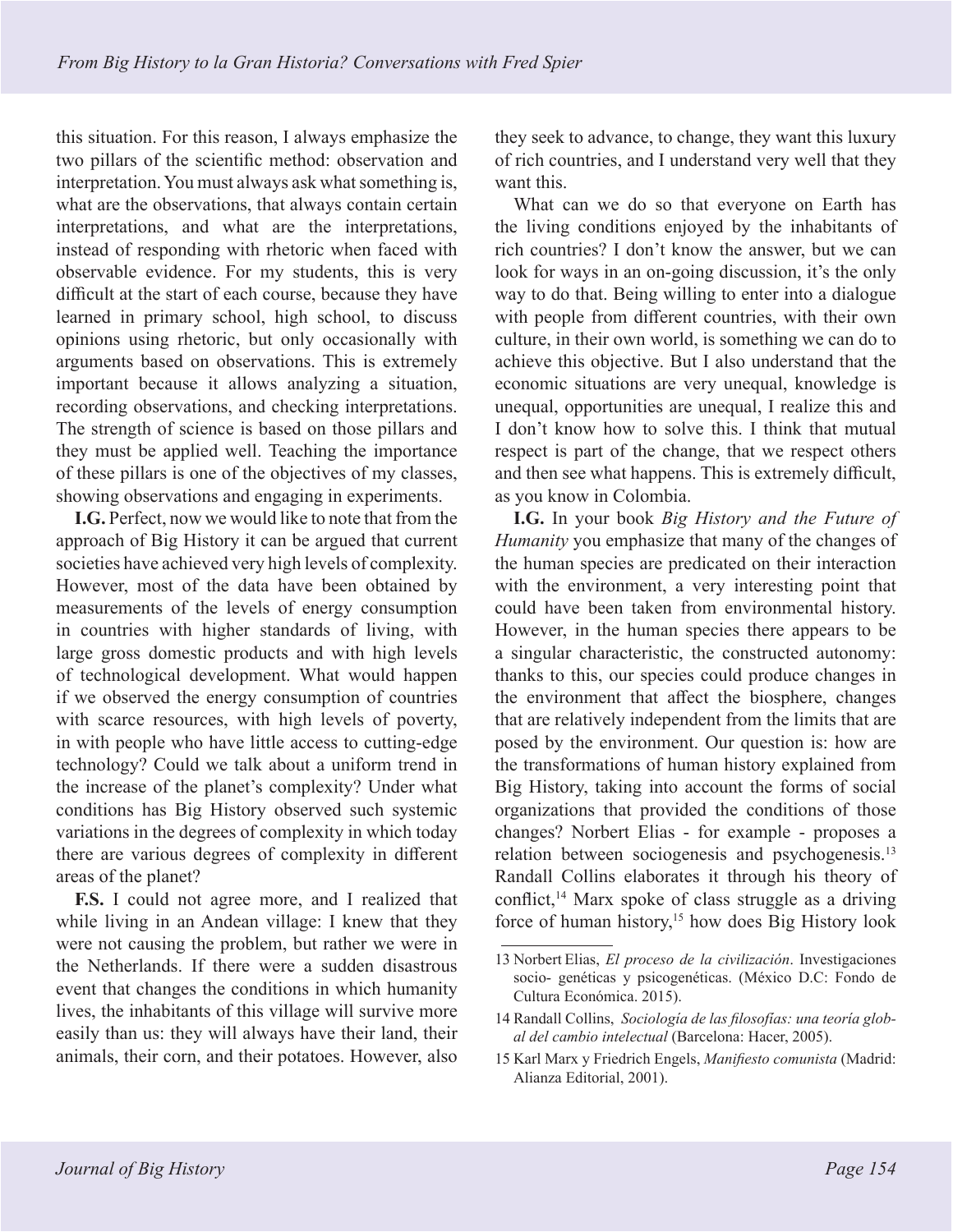at this particular case?

**F.S.** Well, this is a very interesting question and basically it shows us that a theory of human history is still lacking. I think that the sociology of Norbert Elias offers a very interesting way of thinking, but it has not yet sufficiently been elaborated, it is a task we need to do. I have been working on that, and David Christian also wanted to do that with his collective learning. But what is lacking is a theory that offers a general framework for understanding historical changes. But, yes, it is really necessary to add such a theory to the perspective of Big History, I completely agree.

**I.G.** From the point of view of Big History, would the subject of learning be a fundamental part of such a theory? Should it be one of the pillars of the theory that is needed? Possibly Elias' use of the term psychogenesis could be integrated into it as well.

**F.S.** Yes, I think so. What you see with Elias, this emphasis on learning, it is not really prevalent in his theory: he talks more about changes in behavior, that are also forms of learning, but he doesn't have much of an elaborated theory on this matter. It is possible to incorporate it, I think so, but is has not yet happened. I think we need to combine this idea of learning with his theory, but also forgetting, the combination of those two processes with structures of power, with interdependencies and skills of the societies involved, this is what is at stake in this approach.

**I.G.** You have already broken down some of the reasons why Big History has not yet landed in Latin America, could you elaborate on this a little more? Why do you think this perspective has not generated so much strength?

**F.S.** Yes, sure. Right now, I am studying Spanish cosmology, I don't know if you have heard about this, I didn't know much about it. For example, I realized while studying the history of Peru that there had been cosmologists such as José de Acosta, who wrote the book *Natural and Moral History of the Indies* (at that time, moral history meant human history); now I am reading a book called *Secret Science: Spanish* 

*Cosmography and The New World,"16* which was published in the United States. What the Spaniards did when they began dominating Latin America was to gather information, create images, that allowed them control of the maritime routes. They looked for a lot of information and sent it to Spain. There they constructed large images of the heavens and the Earth, their characteristics, their resources, the inhabitants, and they called it cosmography, but they did this in secret because they didn't want anyone else to know. In the colonies, they didn't have these more complete and general images, but in Spain they did. The Dutch managed to get hold of some of that as well, which is how it was possible for me to buy a map of Peru from 1640 in Amsterdam which indicated the place where I did my research, *Xaquixaguana* in Quechua, while when I was in Peru I could not buy or even find such an ancient map. Moreover, there was information available from which such a map could be made, but not Peru but rather in Spain. This happened in Colombia, too.

Colonization left the colonized peoples in a dependent position, and that explains why there is not a tradition of cosmography in Latin America while there was one in Spain. This condition of a monopoly on this knowledge may also explain why there is an interest in Big History in Spain, I think, much like there is a tradition of cosmography in Holland. I think you (in Latin America) still have that disadvantage, in that sense, it's still a colonial heritage. We have to put up a fight to make people aware of this, because we need to overcome it. Overcoming this disadvantage will possibly take generations, however if there is more awareness, it will be easier to overcome. I am thinking about writing on this subject, and it would be interesting if in each country of Latin America such a history was written in these terms. There is an excellent historian from Colombia, Antonio Vélez,

<sup>16</sup> María M. Portuondo, *Secret Science: Spanish Cosmography and the New World*, (2013). Chicago, University of Chicago Press.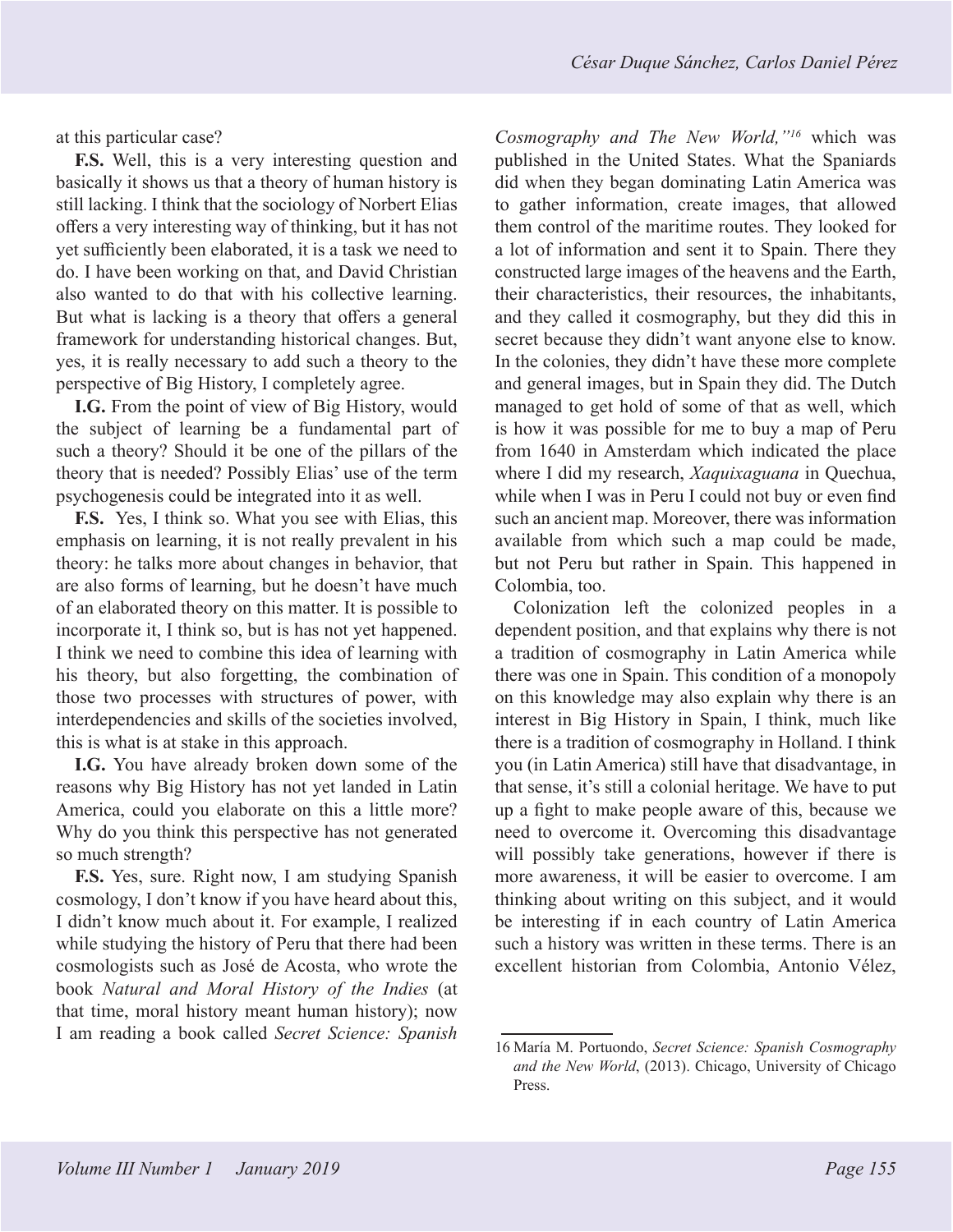who could write such a story.<sup>17</sup>

**I.G.** As our one of final questions, we would like to ask you about the projects you have in mind for the future.

**F.S.** I already talked about writing about this idea of ancient cosmography and Big History, which is also found in China in the Daoist tradition. I think that in each country there is at least one person who wants to study Big History. I am also working on the history of plants, bacteria, animals, and how people have used them in their environment.

**I.G.** There are two ongoing projects in relation to the proposal of Big History at the University of Amsterdam. The first has to do with the little big histories, what do you think is the plan for the future of this approach? What do you think about the project of big river histories, such as the Nalón in Spain?

**F.S.** I think that this project in Spain has the potential to bring people together in the university, to collaborate. The problem is that there are many subjects that can developed into such little big histories, but this does not mean that they contribute to formulate a more complete and clear theoretical body; this is something that is missing. I am thinking that it might be possible to construct something that could truly contribute to a more general image of Big History. This is my hope. The little big histories don't do much of that right now, although they provide a lot of motivation to the students.

**I.G.** The second project, along the same line, are the courses offered in Coursera, the MOOC educational platforms, and the educational commitment of Big History to schools in the Netherlands, the United States, Australia, and South Korea. The virtual media, through the internet, allow the ideas of Big History to reach a wider audience, and you at the University of Amsterdam have just launched a course of this kind. What are the expectations for those courses and for those educational platforms in the future?

**F.S.** Well, in relation to expectations we will see

what the numbers are of the people who will take it, but there is also a political aspect: for the University of Amsterdam it is important to show that it can produce international courses, for that reason we have obtained financing. For the bureaucratic system this is important, and we are always in a struggle for resources, which are defined by the number of people who take the courses. I'm not sure what is going to happen, it's impossible to predict, we'll see. I hope that these courses will also be taught in other languages, obviously in Spanish. Maybe you could start one.

**I.G.** As we told you, we are just beginning to meet, discuss, while doing a few projects together, and we hope that we can also continue with the initiative, as a group, to talk about topics of Big History, informing each other, reaching out, etc.

When we did our explorative sessions to create the bulk of the questions, we also reached a conclusion: what you are attempting to propose as Big History seemed very different to us from what we had seen in the discipline: you offer more trends and patterns, explanations rather than just a description of what had occurred, which is what has traditionally been done. In this sense, for us this has been a complete novelty, and that is why we also think that it is extremely valuable to start talking about these themes here in our country.

Thank you very much for this conversation.

## **Conclusion**

As shown throughout the interview, Fred Spier seeks to explore, through Big History, the lengthy process that unites our history with natural history: using energy density as a methodological resource to understand how our present and past connects us with the history of the entire universe, with the most basic principles in which the emergence of authentic novelties such as stars and galaxies took place. On the other hand, it also clarifies the urgent need for a revolution in the use of energy and describes the dramatic ecological situation in which we have arrived today. In this context, the possibility of peaceful coexistence among the members of our species is nourished by a new dimension which puts

<sup>17</sup> Antonio Vélez Montoya, *Del big bang al homo sapiens*. (Bogotá: Villegas Editores, 2004). However, the first editions of his book were published already in the 1990s.